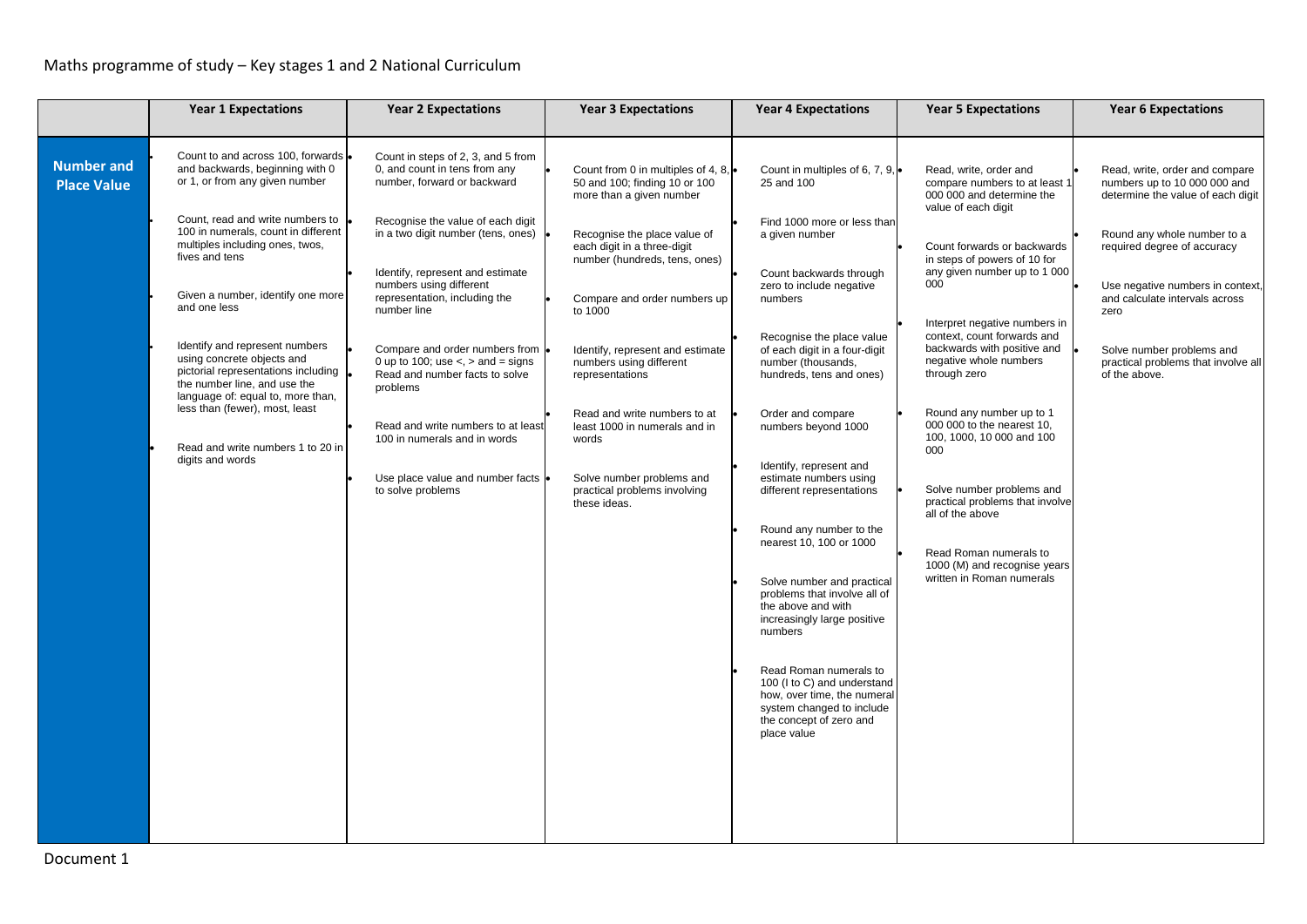| <b>Addition and</b><br><b>Subtraction</b>    | Read, write and interpret<br>mathematical statements involving<br>addition (+), subtraction (-), and<br>equals $(=)$ signs<br>Represent and use number bonds<br>and related subtraction facts within<br>20<br>Add and subtract one-digit and<br>two-digit numbers to 20, including<br>zero<br>Solve one-step problems that<br>involve addition and subtraction,<br>using concrete objects and<br>pictorial representations, and<br>missing number problems such as e<br>$7 = 9$ . | Solve simple one-step problems<br>with addition and subtraction:<br>Using concrete objects and<br>$\mathbf{r}_\mathrm{c}$<br>pictorial representations,<br>including those involving<br>numbers, quantities and<br>measures<br>Applying their increasing<br>knowledge of mental and<br>written methods<br>Recall and use addition and<br>subtraction facts to 20 fluently, and<br>derive and use related facts up to<br>100<br>Add and subtract numbers using<br>concrete objects, pictorial<br>representations, and mentally,<br>including:<br>A two-digit number and ones<br>A two-digit number and tens<br>$\blacksquare$<br>Two two-digit numbers<br>Adding three one-digit numbers<br>$\blacksquare$<br>Show that addition of two numbers<br>can be done in any order<br>(commutative) and subtraction of<br>one number from another cannot<br>Recognise and use the inverse<br>relationship between addition and<br>subtraction and use this to check<br>calculations and missing number<br>problems | Add and subtract numbers<br>mentally, including:<br>A three-digit number and<br>$\blacksquare$<br>ones<br>A three-digit number and<br>tens<br>A three-digit number and<br>hundreds<br>Add and subtract numbers with<br>up to three digits, using the<br>efficient written methods of<br>columnar addition and<br>subtraction<br>Estimate the answer to a<br>calculation and use inverse<br>operations to check answers<br>Solve problems, including<br>missing number problems, using<br>number facts, place value, and<br>more complex addition and<br>subtraction. | Add and subtract numbers<br>with up to 4 digits using the<br>formal written methods of<br>columnar addition and<br>subtraction where<br>appropriate<br>Estimate and use inverse<br>operations to check<br>answers to a calculation<br>Solve addition and<br>subtraction two-step<br>problems in contexts,<br>deciding which operations<br>and methods to use and<br>why. | Add and subtract whole<br>numbers with more than 4<br>digits, including using formal<br>written methods (columnar<br>addition and subtraction<br>Add and subtract numbers<br>mentally with increasingly<br>large numbers<br>Use rounding to check<br>answers to calculations and<br>determine, in the context of a<br>problem, levels of accuracy<br>Solve addition and subtraction<br>multi-step problems in<br>contexts, deciding which<br>operations and methods to<br>use and why | Solve addition and subtraction<br>multi-step problems in contexts,<br>deciding which operations and<br>methods to use and why.                                                                                                                                                                                                                                                                |
|----------------------------------------------|-----------------------------------------------------------------------------------------------------------------------------------------------------------------------------------------------------------------------------------------------------------------------------------------------------------------------------------------------------------------------------------------------------------------------------------------------------------------------------------|------------------------------------------------------------------------------------------------------------------------------------------------------------------------------------------------------------------------------------------------------------------------------------------------------------------------------------------------------------------------------------------------------------------------------------------------------------------------------------------------------------------------------------------------------------------------------------------------------------------------------------------------------------------------------------------------------------------------------------------------------------------------------------------------------------------------------------------------------------------------------------------------------------------------------------------------------------------------------------------------------------|----------------------------------------------------------------------------------------------------------------------------------------------------------------------------------------------------------------------------------------------------------------------------------------------------------------------------------------------------------------------------------------------------------------------------------------------------------------------------------------------------------------------------------------------------------------------|--------------------------------------------------------------------------------------------------------------------------------------------------------------------------------------------------------------------------------------------------------------------------------------------------------------------------------------------------------------------------|---------------------------------------------------------------------------------------------------------------------------------------------------------------------------------------------------------------------------------------------------------------------------------------------------------------------------------------------------------------------------------------------------------------------------------------------------------------------------------------|-----------------------------------------------------------------------------------------------------------------------------------------------------------------------------------------------------------------------------------------------------------------------------------------------------------------------------------------------------------------------------------------------|
| <b>Multiplication and</b><br><b>Division</b> | Solve simple one step problems<br>involving multiplication and<br>division, calculating the answer<br>using concrete objects, pictorial<br>representations and arrays with<br>the support of the teacher.                                                                                                                                                                                                                                                                         | Recall and use multiplication and<br>division facts for the 2, 5 and 10<br>multiplication tables, including<br>recognising odd and even<br>numbers<br>Calculate mathematical<br>statements for multiplication and<br>division within the multiplication<br>tables and write them using the<br>multiplication $(x)$ , division $(\div)$ and<br>equals $(=)$ signs                                                                                                                                                                                                                                                                                                                                                                                                                                                                                                                                                                                                                                           | Recall and use multiplication<br>and division facts for the 3, 4<br>and 8 multiplication tables<br>Write and calculate<br>mathematical statements for<br>multiplication and division using<br>the multiplication tables that they<br>know, including two-digit<br>numbers times one-digit<br>numbers, using mental and<br>progressing to efficient written<br>methods                                                                                                                                                                                                | Recall multiplication and<br>division facts for<br>multiplication tables up to<br>12 x 12<br>Use place value, known<br>and derived facts to<br>multiply and divide mentally,<br>including: multiplying by 0<br>and 1; dividing by 1;<br>multiplying together three<br>numbers                                                                                            | Identify multiples and factors,<br>including finding all factor<br>pairs of a number, and<br>common factors of two<br>numbers.<br>Know and use the vocabulary<br>of prime numbers, prime<br>factors and composite (non-<br>prime) numbers<br>Establish whether a number<br>up to 100 is prime and recall                                                                                                                                                                              | Multiply multi-digit numbers up to<br>4 digits by a two-digit whole<br>number using the efficient<br>written method of long<br>multiplication<br>Divide numbers up to 4 digits by<br>a two-digit whole number using<br>the formal written method of long<br>division, and interpret remainders<br>as whole number remainders,<br>fractions, or by rounding, as<br>appropriate for the context |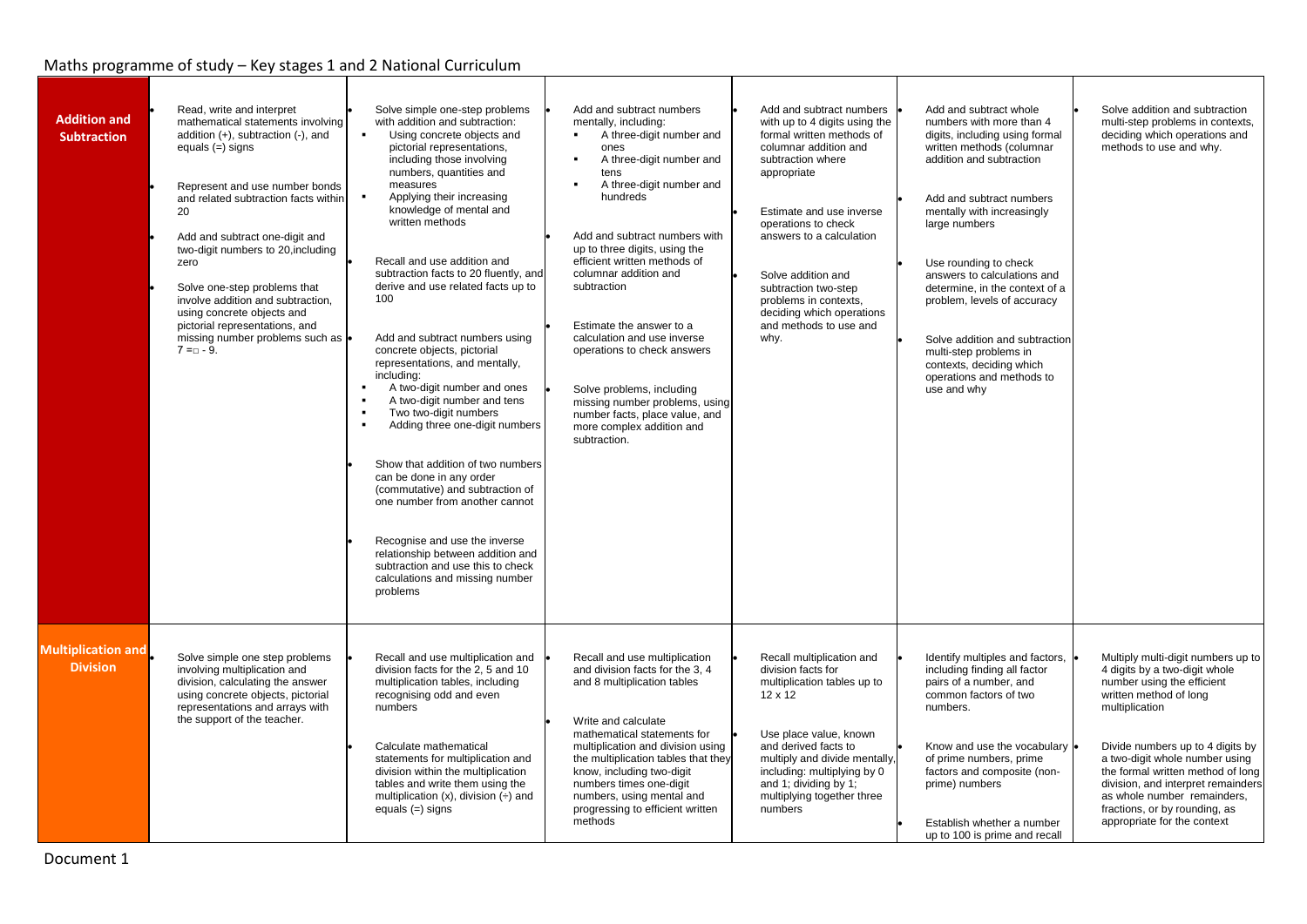|                  | Show that multiplications of two<br>numbers can be done in any order<br>(commutative and division of one<br>number by another cannot<br>Solve one-step problems involving<br>multiplication and division, using<br>materials arrays, repeated<br>addition, mental methods, and<br>multiplication and division facts,<br>including problems in contexts. | Solve problems, including<br>missing number problems,<br>involving multiplication and<br>division, including integer<br>scaling problems and<br>correspondence problems in<br>which n objects are connected<br>to m objects. | Recognise and use factor<br>pairs and commutatively in<br>mental calculations<br>Multiply two-digit and three-<br>digit numbers by a one-digit<br>number using formal written<br>layout<br>Solve problems involving<br>multiplying and adding,<br>including using the<br>distributive law to multiply<br>two digit numbers by one<br>digit, integer scaling<br>problems and harder<br>correspondence problems<br>such as which n objects are<br>connected to m objects. | prime numbers up to 19<br>Multiply numbers up to 4 digits<br>by a one- or two-digit number<br>using a formal written method,<br>including long multiplication<br>for two-digit numbers<br>Multiply and divide numbers<br>mentally drawing upon known<br>facts<br>Divide numbers up to 4 digits<br>by a one-digit number using<br>the formal written method of<br>short division and interpret<br>remainders appropriately for<br>the context<br>Multiply and divide whole<br>numbers and those involving<br>decimals by 10, 100 and 1000<br>Recognise and use square<br>numbers and cube numbers,<br>and the notation for squared<br>$(2)$ and cubed $(3)$<br>Solve problems involving<br>multiplication and division<br>including using their<br>knowledge of factors and<br>multiples, squares and cubes<br>Solve problems involving<br>addition, subtraction,<br>multiplication and division and<br>a combination of these,<br>including understanding the<br>meaning of the equals sign<br>Solve problems involving<br>multiplication and division,<br>including scaling by simple<br>fractions and problems<br>involving simple rates | Divide numbers up to 4 digits by<br>a two-digit number using the<br>formal written method of short<br>division where appropriate,<br>interpreting remainders<br>according to context<br>Perform mental calculations,<br>including with mixed operations<br>and large numbers<br>Identify common factors,<br>common multiples and prime<br>numbers<br>Use their knowledge of the order<br>of operations to carry out<br>calculations involving the four<br>operations<br>Using their knowledge of the<br>order of operations to carry out<br>calculations involving the four<br>operations<br>Solve problems involving<br>addition, subtraction,<br>multiplication and division<br>Use estimation to check answers<br>to calculations and determine, in<br>the context of a problem, levels<br>of accuracy |
|------------------|---------------------------------------------------------------------------------------------------------------------------------------------------------------------------------------------------------------------------------------------------------------------------------------------------------------------------------------------------------|------------------------------------------------------------------------------------------------------------------------------------------------------------------------------------------------------------------------------|-------------------------------------------------------------------------------------------------------------------------------------------------------------------------------------------------------------------------------------------------------------------------------------------------------------------------------------------------------------------------------------------------------------------------------------------------------------------------|--------------------------------------------------------------------------------------------------------------------------------------------------------------------------------------------------------------------------------------------------------------------------------------------------------------------------------------------------------------------------------------------------------------------------------------------------------------------------------------------------------------------------------------------------------------------------------------------------------------------------------------------------------------------------------------------------------------------------------------------------------------------------------------------------------------------------------------------------------------------------------------------------------------------------------------------------------------------------------------------------------------------------------------------------------------------------------------------------------------------------------------------|-----------------------------------------------------------------------------------------------------------------------------------------------------------------------------------------------------------------------------------------------------------------------------------------------------------------------------------------------------------------------------------------------------------------------------------------------------------------------------------------------------------------------------------------------------------------------------------------------------------------------------------------------------------------------------------------------------------------------------------------------------------------------------------------------------------|
| <b>Fractions</b> |                                                                                                                                                                                                                                                                                                                                                         |                                                                                                                                                                                                                              |                                                                                                                                                                                                                                                                                                                                                                                                                                                                         |                                                                                                                                                                                                                                                                                                                                                                                                                                                                                                                                                                                                                                                                                                                                                                                                                                                                                                                                                                                                                                                                                                                                            |                                                                                                                                                                                                                                                                                                                                                                                                                                                                                                                                                                                                                                                                                                                                                                                                           |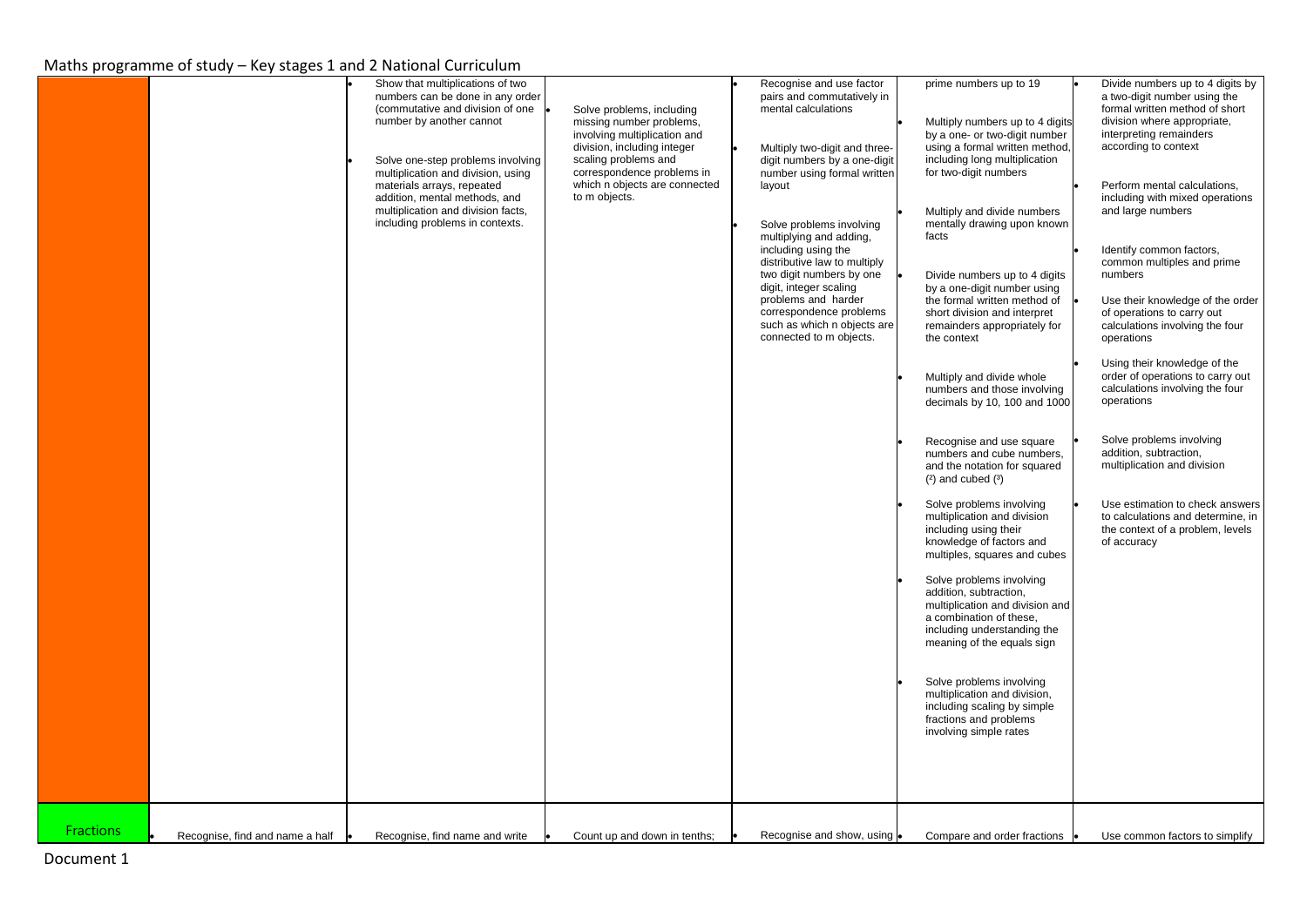| (including<br>decimals and | as one of two equal parts of an<br>object, shape or quantity                                         | fractions $1/3$ , $\frac{1}{4}$ , $2/4$ , and $\frac{3}{4}$ of a<br>length, shape, set of objects or<br>quantity   | recognise that tenths arise from<br>dividing an object into 10 equal<br>parts and in dividing one-digit                                                                                                                                                                                        | diagrams, families of<br>common equivalent<br>fractions                                                                                                                                                                                                                  | whose denominators are all<br>multiples of the same number                                                                                                                                                                                                                                                               | fractions; use common multiples<br>to express fractions in the same<br>denomination                                                                                                                                                                                                                                              |
|----------------------------|------------------------------------------------------------------------------------------------------|--------------------------------------------------------------------------------------------------------------------|------------------------------------------------------------------------------------------------------------------------------------------------------------------------------------------------------------------------------------------------------------------------------------------------|--------------------------------------------------------------------------------------------------------------------------------------------------------------------------------------------------------------------------------------------------------------------------|--------------------------------------------------------------------------------------------------------------------------------------------------------------------------------------------------------------------------------------------------------------------------------------------------------------------------|----------------------------------------------------------------------------------------------------------------------------------------------------------------------------------------------------------------------------------------------------------------------------------------------------------------------------------|
| percentages)               | Recognise, find and name a<br>quarter as one of four equal parts<br>of an object, shape or quantity. | Write simple fractions e.g. $\frac{1}{2}$ of 6 =<br>3 and recognise the equivalent of<br>two quarters and one half | numbers or quantities by 10<br>Recognise, find and write<br>fractions of a discrete set of<br>objects; unit fractions and non-<br>unit fractions with small<br>denominators<br>Recognise and use fractions as<br>numbers; unit fractions and non-<br>unit fractions with small<br>denominators | Count up and down in<br>hundredths; recognise that<br>hundredths arise when<br>dividing an object by a<br>hundred and dividing tenths<br>by ten<br>Solve problems involving<br>increasingly harder fractions<br>to calculate quantities,<br>including non-unit fractions | Identify, name and write<br>equivalent fractions of a given<br>fraction, represented visually,<br>including tenths and<br>hundredths<br>Recognise mixed numbers<br>and improper fractions and<br>convert from one to the other<br>and write mathematical<br>statements >1 as a mixed<br>number (e.g. $2/5 + 4/5 = 6/5 =$ | Compare and order fractions<br>including fractions >1<br>Add and subtract fractions with<br>different denominators and mixed<br>numbers, using the concept of<br>equivalent fractions<br>Multiply simple pairs of proper<br>fractions, writing the answer in its<br>simplest form (e.g. $\frac{1}{4} \times \frac{1}{2} = 1/8$ ) |
|                            |                                                                                                      |                                                                                                                    | Recognise and show, using<br>diagrams, equivalent fractions<br>with small denominators                                                                                                                                                                                                         | where the answer is a<br>whole number<br>Add and subtract fractions<br>with the same denominator.                                                                                                                                                                        | 11/5)<br>Add and subtract fractions<br>with the same denominator<br>and denominators that are                                                                                                                                                                                                                            | Divide proper fractions by whole<br>numbers (e.g. $1/3 \div 2 = 1/6$ )<br>Associate a fraction with division                                                                                                                                                                                                                     |
|                            |                                                                                                      |                                                                                                                    | Add and subtract fractions with<br>the same denominator within<br>one whole (e.g. $5/7 + 1/7 = 6/7$ )                                                                                                                                                                                          | Recognise and write<br>decimal equivalents of any<br>number of tenths or<br>hundredths                                                                                                                                                                                   | multiples of the same number<br>Multiply proper fractions and<br>mixed numbers by whole<br>numbers, supported by<br>materials and diagrams.                                                                                                                                                                              | and calculate decimal fraction<br>equivalents (e.g. 0.375) for a<br>simple fraction (e.g. 3/8)<br>Identify the value of each digit in<br>numbers given to three decimal                                                                                                                                                          |
|                            |                                                                                                      |                                                                                                                    | Compare and order unit<br>fractions with the same<br>denominator<br>Solve problems that involve all                                                                                                                                                                                            | Recognise and write<br>decimal equivalents to $\frac{1}{4}$ ;<br>$\frac{1}{2}$ ; $\frac{3}{4}$                                                                                                                                                                           | Read and write decimal<br>numbers as fractions (e.g.<br>$0.71 = 71/100$                                                                                                                                                                                                                                                  | places and multiply and divide<br>numbers by 10, 100 and 1000<br>giving answers up to three<br>decimal places                                                                                                                                                                                                                    |
|                            |                                                                                                      |                                                                                                                    | of the above                                                                                                                                                                                                                                                                                   | Find the effect of dividing a<br>one or two-digit number by<br>10 and 100, identifying the<br>value of the digits in the<br>answer as ones, tenths and<br>hundredths                                                                                                     | Recognise and use<br>thousandths and relate them<br>to tenths, hundredths and<br>decimal equivalents                                                                                                                                                                                                                     | Multiply one-digit numbers with<br>up to two decimal places by<br>whole numbers<br>Use written division methods in<br>cases where the answer has up                                                                                                                                                                              |
|                            |                                                                                                      |                                                                                                                    |                                                                                                                                                                                                                                                                                                | Round decimals with one<br>decimal place to the<br>nearest whole number                                                                                                                                                                                                  | Round decimals with two<br>decimal places to the nearest<br>whole number and to one<br>decimal place                                                                                                                                                                                                                     | to two decimal places<br>Solve problems which require<br>answers to be rounded to<br>specified degrees of accuracy.                                                                                                                                                                                                              |
|                            |                                                                                                      |                                                                                                                    |                                                                                                                                                                                                                                                                                                | Compare numbers with the<br>same number of decimal<br>places up to two decimal<br>places                                                                                                                                                                                 | Read, write, order and<br>compare numbers with up to<br>three decimal places<br>Solve problems involving                                                                                                                                                                                                                 | Recall and use equivalences<br>between simple fractions,<br>decimals and percentages,<br>including in different contexts                                                                                                                                                                                                         |
|                            |                                                                                                      |                                                                                                                    |                                                                                                                                                                                                                                                                                                | Solve simple measures and<br>money problems involving<br>fractions and decimals to<br>two decimal places                                                                                                                                                                 | numbers up to three decimal<br>places<br>Recognise the per cent<br>symbol (%) and understand<br>that per cent relates to                                                                                                                                                                                                 |                                                                                                                                                                                                                                                                                                                                  |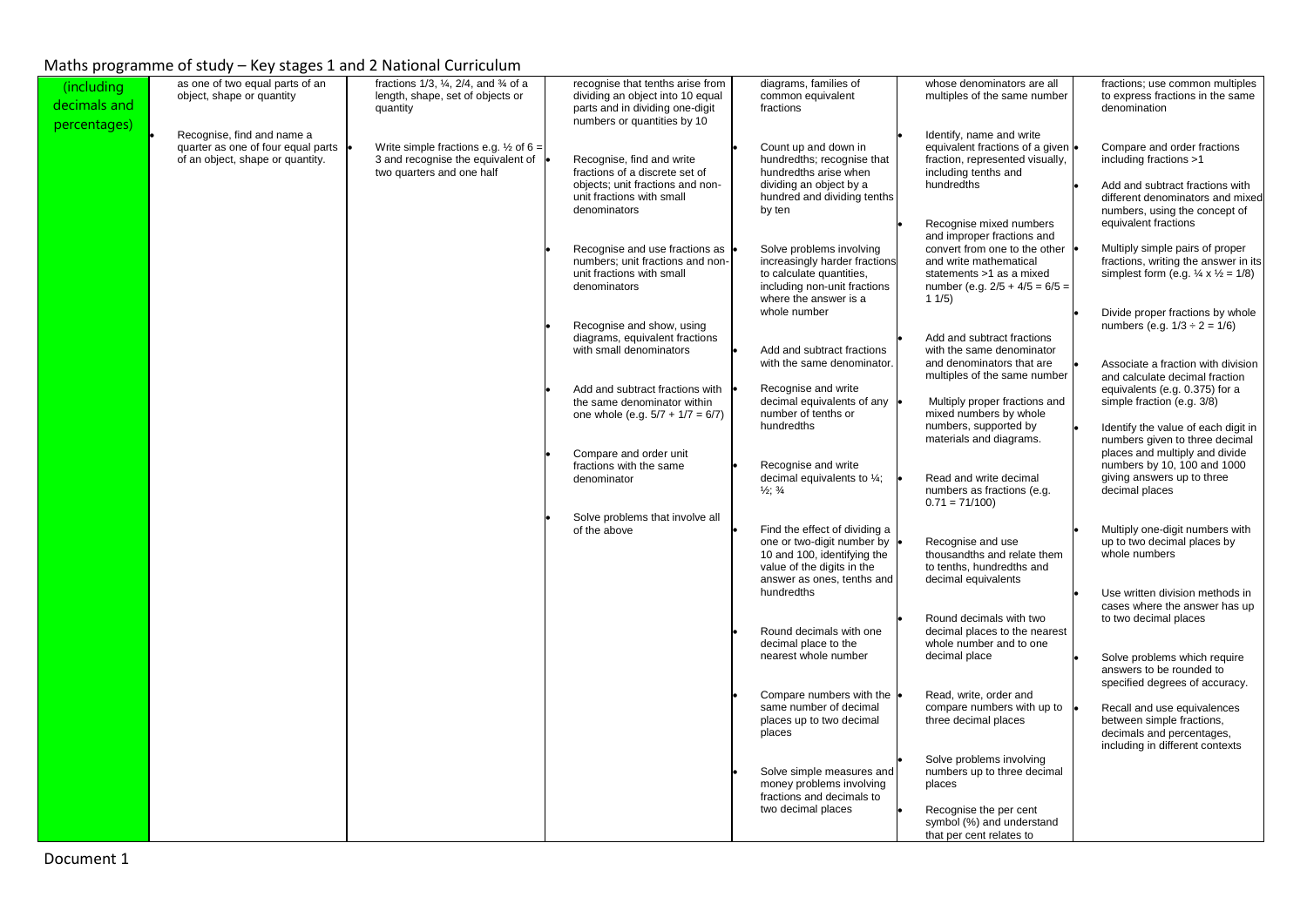|                    |                                                                                                                                                                                                                         |                                                                                                                                                                                            |                                                                                                                                       |                                                                                                                    | 'number of parts per hundred'.<br>and write percentages as a<br>fraction with denominator 100,<br>and as a decimal<br>Solve problems which require<br>knowing percentage and<br>decimal equivalents of $\frac{1}{2}$ , $\frac{1}{4}$ ,<br>1/5, 2/5, 4/5 and those<br>fractions with a denominator<br>of a multiple of 10 or 25 |                                                                                                                                                              |
|--------------------|-------------------------------------------------------------------------------------------------------------------------------------------------------------------------------------------------------------------------|--------------------------------------------------------------------------------------------------------------------------------------------------------------------------------------------|---------------------------------------------------------------------------------------------------------------------------------------|--------------------------------------------------------------------------------------------------------------------|--------------------------------------------------------------------------------------------------------------------------------------------------------------------------------------------------------------------------------------------------------------------------------------------------------------------------------|--------------------------------------------------------------------------------------------------------------------------------------------------------------|
| <b>Measurement</b> |                                                                                                                                                                                                                         |                                                                                                                                                                                            |                                                                                                                                       |                                                                                                                    |                                                                                                                                                                                                                                                                                                                                |                                                                                                                                                              |
|                    | Compare, describe and solve<br>practical problems for:<br>Lengths and heights (e.g.<br>$\mathbf{R}^{\mathrm{max}}$<br>long/short, longer/shorter,<br>tall/short, double/half)<br>$\blacksquare$<br>Mass or weight (e.g. | Choose and use appropriate<br>standard units to estimate and<br>measure length/height in any<br>direction (m/cm); mass (kg/g);<br>temperature (°C); capacity<br>(litres/ml) to the nearest | Measure, compare, add and<br>subtract: lengths (m/cm/mm);<br>mass (kg/g); volume/capacity<br>(I/ml)                                   | Convert between different<br>units of measure (e.g.<br>kilometre to metre; hour to<br>minute)                      | Convert between different<br>units of measure (e.g.<br>kilometre and metre:<br>centimetre and metre:<br>centimetre and millimetre;<br>gram and kilogram; litre and                                                                                                                                                             | Solve problems involving the<br>calculation and conversion of<br>units of measure, using decimal<br>notation up to three decimal<br>places where appropriate |
|                    | heavy/light, heavier than,<br>lighter than<br>Capacity/volume (full/empty,<br>$\blacksquare$<br>more than/less than, quarter<br>Time (quicker, slower, earlier,                                                         | appropriate unit, using rulers,<br>scales, thermometers and<br>measuring vessels                                                                                                           | Measure the perimeter of simple .<br>2-D shapes<br>Add and subtract amounts of                                                        | Measure and calculate the<br>perimeter of a rectilinear<br>figure (including squares) in<br>centimetres and metres | millilitre)<br>Understand and use<br>approximate equivalences                                                                                                                                                                                                                                                                  | Use, read, write and convert<br>between standard units,<br>converting measurements of<br>length, mass, volume and time                                       |
|                    | later<br>Measure and begin to record the                                                                                                                                                                                | Compare and order lengths, mass,<br>volume/capacity and record the<br>results using $\lt$ , $>$ and $=$                                                                                    | money giving change, using<br>both £ and p in practical<br>contexts                                                                   | Find the area of rectilinear<br>shapes by counting                                                                 | between metric units and<br>common imperial units such<br>as inches, pounds and pints                                                                                                                                                                                                                                          | from a smaller unit of measure to<br>a larger unit, and vice versa,<br>using decimal notation to three<br>decimal places                                     |
|                    | following:<br>Lengths and heights<br>$\blacksquare$<br>Mass/weight<br>$\blacksquare$<br>Capacity and volume<br>$\blacksquare$<br>Time (hours, minutes,<br>$\blacksquare$<br>seconds)                                    | Read relevant scales to the<br>nearest numbered unit<br>Recognise and use symbols for                                                                                                      | Tell and write the time from an<br>analogue clock, including using<br>Roman numerals from 1 to X11,<br>and 12 hour and 24 hour clocks | Estimate, compare and<br>calculate different<br>measures, including money<br>in pounds and pence                   | Measure and calculate the<br>perimeter of composite<br>rectilinear shapes in<br>centimetres and metres                                                                                                                                                                                                                         | Convert between miles and<br>kilometre                                                                                                                       |
|                    | Recognise and know the value of<br>different denominations of coins                                                                                                                                                     | pounds $(E)$ and pence $(p)$ ;<br>combine amounts to make a<br>particular value                                                                                                            | Estimate and read time to the<br>nearest minute; record and                                                                           | Read, write and convert<br>time between analogue and                                                               | Calculate and compare the<br>area of rectangles (including                                                                                                                                                                                                                                                                     | Recognise that shapes with the<br>same areas can have different<br>perimeters and vice versa                                                                 |
|                    | and notes                                                                                                                                                                                                               | Find different combinations of<br>coins that equal the same amounts<br>of money                                                                                                            | compare time in terms of<br>seconds, minutes, hours and<br>o'clock; use vocabulary such as<br>am/pm, morning, afternoon,              | digital 12 and 24-hour<br>clocks                                                                                   | squares) and including using<br>standard units, square<br>centimetres (cm <sup>2</sup> ) and square<br>metres (m <sup>2</sup> ) and estimate the                                                                                                                                                                               | Recognise when it is possible to<br>use formulae for area and<br>volume of shapes                                                                            |
|                    | Sequence events in chronological<br>order using language such as:<br>before and after, next, first, today,                                                                                                              | Solve simple problems in a<br>practical context involving addition                                                                                                                         | noon and midnight                                                                                                                     | Solve problems involving<br>converting from hours to<br>minutes; minutes to                                        | area of irregular shapes                                                                                                                                                                                                                                                                                                       | Calculate the area of                                                                                                                                        |
|                    | yesterday, tomorrow, morning,<br>afternoon and evening                                                                                                                                                                  | and subtraction of money of the<br>same unit, including giving change                                                                                                                      | Know the number of seconds in<br>a minute and the number of<br>days in each month, year and                                           | seconds; years to months;<br>weeks to days                                                                         | Estimate volume (e.g. using 1<br>cm <sup>3</sup> blocks to build cuboids<br>(including cubes)) and<br>capacity (e.g. using water)                                                                                                                                                                                              | parallelograms and triangles                                                                                                                                 |
|                    | Recognise and use the language<br>relating to dates, including days of<br>the week, weeks, months and                                                                                                                   | Compare and sequence intervals<br>of time                                                                                                                                                  | leap year<br>Compare durations of events,                                                                                             |                                                                                                                    | Solve problems involving                                                                                                                                                                                                                                                                                                       | Recognise when it is necessary<br>to use the formulae for area and<br>volume of shapes                                                                       |
|                    | years                                                                                                                                                                                                                   | Tell and write time to five minutes,                                                                                                                                                       | for example to calculate the time<br>taken by particular events or                                                                    |                                                                                                                    | converting between units of<br>time                                                                                                                                                                                                                                                                                            | Calculate, estimate and compare                                                                                                                              |
|                    | Tell the time to the hour and half                                                                                                                                                                                      | including quarter past/to the hour<br>and draw the hands on a clock                                                                                                                        | tasks.                                                                                                                                |                                                                                                                    |                                                                                                                                                                                                                                                                                                                                | volume of cubes and cuboids<br>using standard units, including                                                                                               |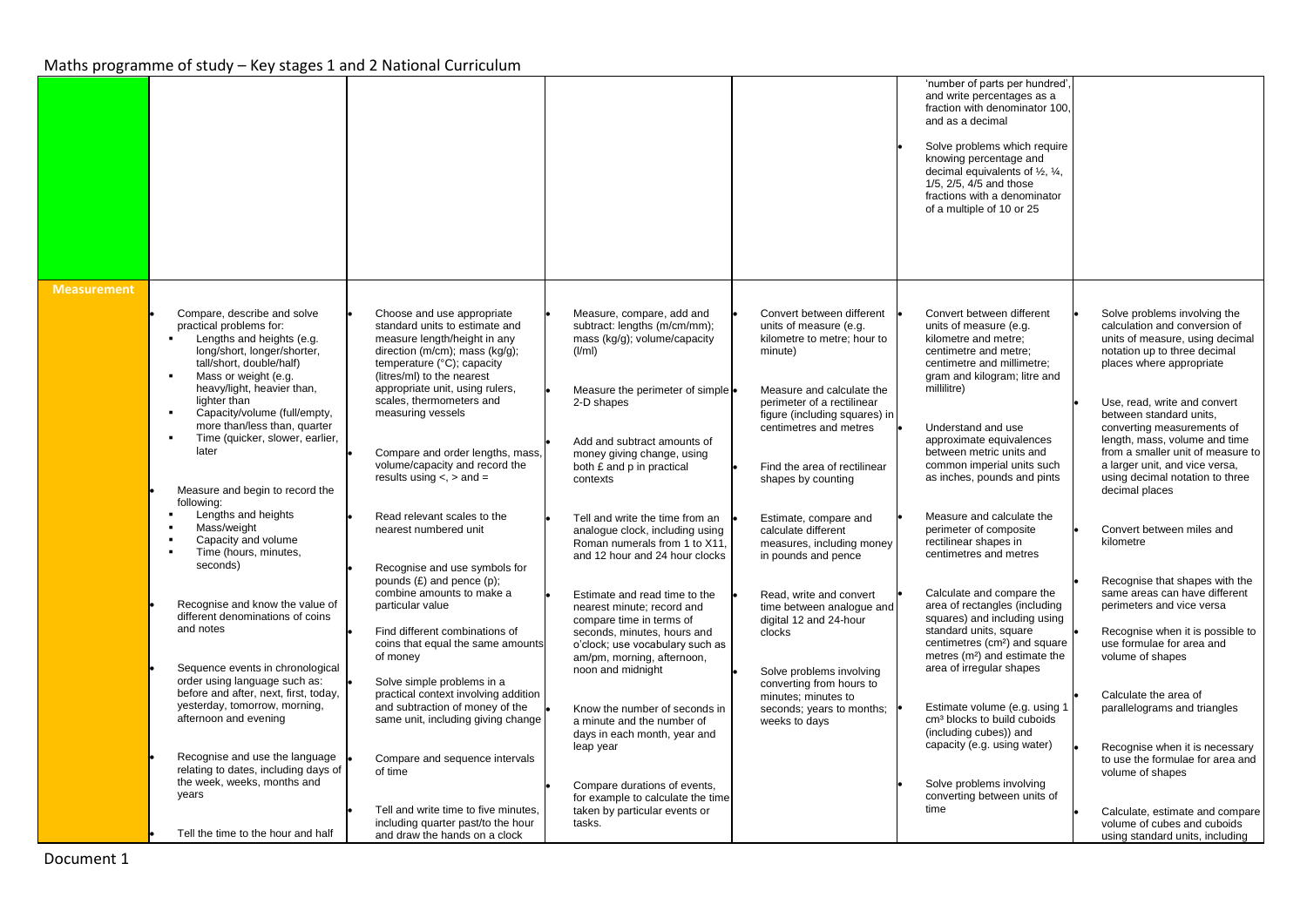|                                                   | past the hour and draw the hands<br>on a clock face to show these<br>times.                                                                                                                                              | face to show these times<br>Know the number of minutes in an<br>hour and the number of hours in a<br>day                                                                                                                                                                                                                                                                                                                                           |                                                                                                                                                                                                                                                                                                                                                                                                                                                                                                                                                                                                     |                                                                                                                                                                                                                                                                                                                                                                                                                          | Use all four operations to<br>solve problems involving<br>measure (for example, length,<br>mass, volume, money) using<br>decimal notation, including<br>scaling                                                                                                                                                                                                                                                                                                                                                                                                                                                                                           | cubic centimetres (cm <sup>3</sup> ) and<br>cubic metres (m <sup>3</sup> ) and extending<br>to other units (e.g. mm <sup>3</sup> and km <sup>3</sup> )                                                                                                                                                                                                                                                                                                                                                                                                                                           |
|---------------------------------------------------|--------------------------------------------------------------------------------------------------------------------------------------------------------------------------------------------------------------------------|----------------------------------------------------------------------------------------------------------------------------------------------------------------------------------------------------------------------------------------------------------------------------------------------------------------------------------------------------------------------------------------------------------------------------------------------------|-----------------------------------------------------------------------------------------------------------------------------------------------------------------------------------------------------------------------------------------------------------------------------------------------------------------------------------------------------------------------------------------------------------------------------------------------------------------------------------------------------------------------------------------------------------------------------------------------------|--------------------------------------------------------------------------------------------------------------------------------------------------------------------------------------------------------------------------------------------------------------------------------------------------------------------------------------------------------------------------------------------------------------------------|-----------------------------------------------------------------------------------------------------------------------------------------------------------------------------------------------------------------------------------------------------------------------------------------------------------------------------------------------------------------------------------------------------------------------------------------------------------------------------------------------------------------------------------------------------------------------------------------------------------------------------------------------------------|--------------------------------------------------------------------------------------------------------------------------------------------------------------------------------------------------------------------------------------------------------------------------------------------------------------------------------------------------------------------------------------------------------------------------------------------------------------------------------------------------------------------------------------------------------------------------------------------------|
| Geometry-<br><b>Properties of</b><br><b>Shape</b> | Recognise and name common 2-De<br>and 3-D shapes, including:<br>2-D shapes (e.g. rectangles<br>(including squares), circles<br>and triangles)<br>3-D shapes (e.g. cuboids<br>(including cubes), pyramids<br>and spheres) | Identify and describe the<br>properties of 2-D shapes, including<br>the number of sides and symmetry<br>in a vertical line<br>Identify and describe the<br>properties of 3-D shapes, including<br>the number of edges, vertices and<br>faces<br>Identify 2-D shapes on the surface<br>of 3-D shapes, for example a circle<br>on a cylinder and a triangle on a<br>pyramid<br>Compare and sort common 2-D<br>and 3-D shapes and everyday<br>objects | Draw 2-D shapes and make 3-D .<br>shapes using modelling<br>materials; recognise 3-D shapes<br>in different orientations; and<br>describe them with increasing<br>accuracy<br>Recognise angles as a property<br>of shape and associate angles<br>with turning<br>Identify right angles, recognise<br>that two right angles make a<br>half-turn, three make three-<br>quarters of a turn and four a<br>complete turn; identify whether<br>angles are greater than or less<br>than a right angle<br>Identify horizontal, vertical,<br>perpendicular and parallel lines<br>in relation to other lines. | Compare and classify<br>geometric shapes, including<br>quadrilaterals and triangles,<br>based n their properties and<br>sizes<br>Identify acute and obtuse<br>angles and compare and<br>order angles up to two right<br>angles by size<br>Identify lines of symmetry in<br>2-D shapes presented in<br>different orientations<br>Complete a simple<br>symmetric figure with<br>respect to a specific line of<br>symmetry. | Identify 3-D shapes, including<br>cubes and cuboids, from 2-D<br>representations<br>Know angles are measured in<br>degrees; estimate and<br>compare acute, obtuse and<br>reflex angles<br>draw given angles, measuring<br>them in degrees (°)<br>Identify<br>Angles at a point and<br>one whole turn (total<br>$360^\circ$ )<br>Angles at a point on a<br>straight line and 1/2 a<br>turn (total 180°)<br>Other multiples of 90°<br>use the properties of a<br>rectangle to deduce related<br>facts and find missing lengths<br>and angles<br>distinguish between regular<br>and irregular polygons based<br>on reasoning about equal<br>sides and angles | draw 2D shapes using given<br>dimensions and angles<br>recognise, describe and build<br>simple 3-D shapes, including<br>making nets<br>compare and classify geometric<br>shapes based on their properties<br>and sizes and find unknown<br>angles in any triangles,<br>quadrilaterals and regular<br>polygons<br>illustrate and name parts of<br>circles, including radius, diameter<br>and circumference and know that<br>the diameter is twice the radius<br>recognise angles where they<br>meet at a point, are on a straight<br>line, or are vertically opposite,<br>and find missing angles |
| Geometry<br>Position                              | Describe position, directions and<br>movements, including half, quarter<br>and three-quarter turns                                                                                                                       | Order and arrange combinations of<br>mathematical objects in patterns                                                                                                                                                                                                                                                                                                                                                                              |                                                                                                                                                                                                                                                                                                                                                                                                                                                                                                                                                                                                     | Describe positions on a 2-D .<br>grid as coordinates in the<br>first quadrant                                                                                                                                                                                                                                                                                                                                            | Identify, describe and<br>represent the position of a<br>shape following a reflection or<br>translation, using the                                                                                                                                                                                                                                                                                                                                                                                                                                                                                                                                        | Describe positions on the full<br>coordinate grid (all four<br>quadrants)                                                                                                                                                                                                                                                                                                                                                                                                                                                                                                                        |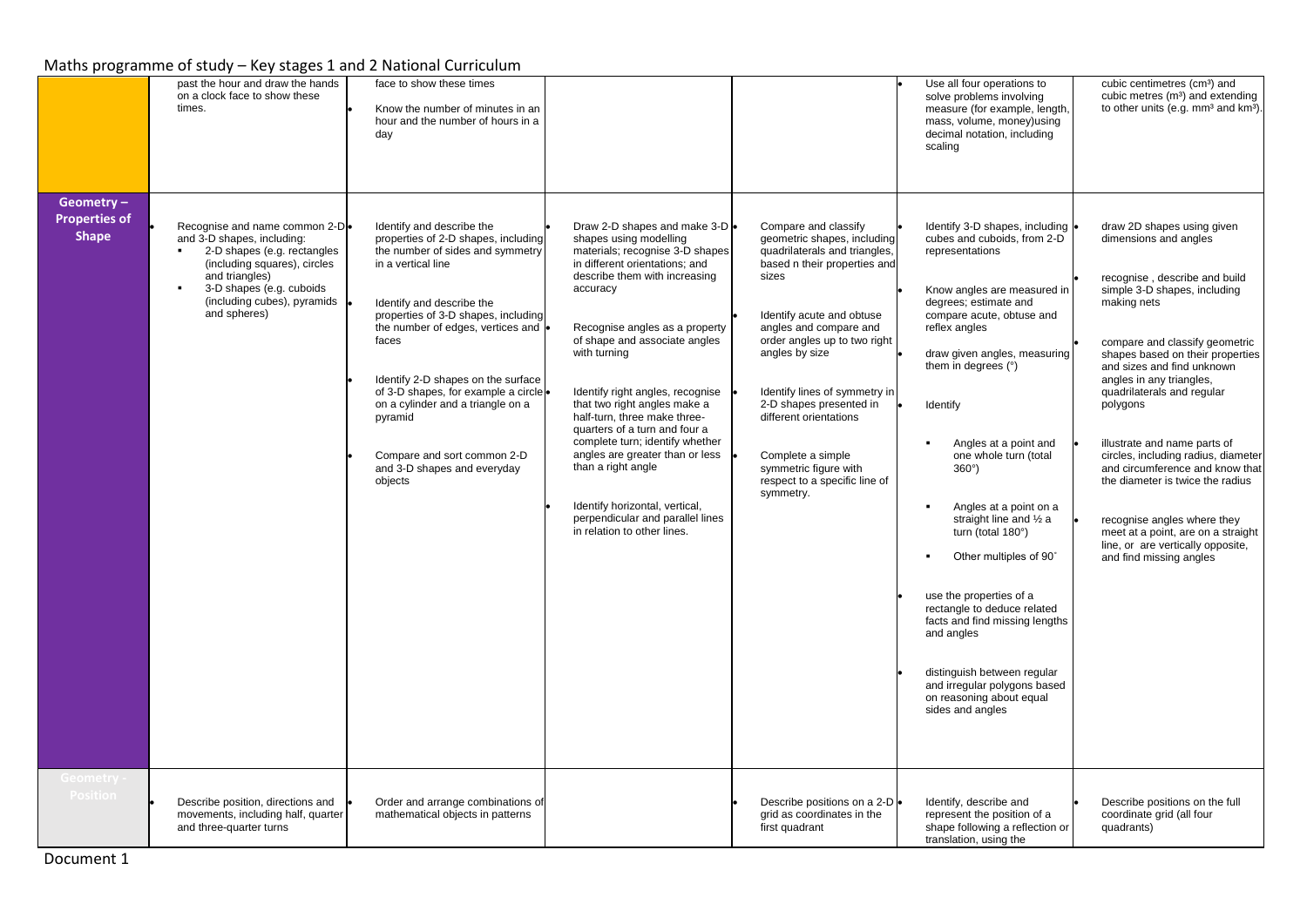|                                | Use mathematical vocabulary to<br>describe position, direction and<br>movement, including distinguishing<br>between rotation as a turn and in<br>terms of right angles for quarter,<br>half and three-quarter turns<br>(clockwise and anti-clockwise)                                                                 |                                                                                                                                                                                                                                                               | Describe movement<br>between positions as<br>translations of a given unit<br>to the left/right and up/down<br>Plot specified points and<br>draw sides to complete a<br>given polygon.                                                                                                    | appropriate language, and<br>know that the shape has not<br>changed.                                                                                                                  | Draw and translate simple<br>shapes on the coordinate plane,<br>and reflect them in the axes                                                                                                                                                                                                                                                                                                                                                                                                                                            |
|--------------------------------|-----------------------------------------------------------------------------------------------------------------------------------------------------------------------------------------------------------------------------------------------------------------------------------------------------------------------|---------------------------------------------------------------------------------------------------------------------------------------------------------------------------------------------------------------------------------------------------------------|------------------------------------------------------------------------------------------------------------------------------------------------------------------------------------------------------------------------------------------------------------------------------------------|---------------------------------------------------------------------------------------------------------------------------------------------------------------------------------------|-----------------------------------------------------------------------------------------------------------------------------------------------------------------------------------------------------------------------------------------------------------------------------------------------------------------------------------------------------------------------------------------------------------------------------------------------------------------------------------------------------------------------------------------|
| <b>Statistics</b>              | Interpret and construct simple<br>pictograms, tally charts, block<br>diagrams and simple tables<br>Ask and answer simple questions<br>by counting the number of objects<br>in each category and sorting the<br>categories by quantity<br>Ask and answer questions about<br>totalling and compare categorical<br>data. | Interpret and present data using .<br>bar charts, pictograms and<br>tables<br>Solve one-step and two-step<br>questions such as 'How many<br>more?' and 'How many fewer?'<br>using information presented in<br>scaled bar charts and<br>pictograms and tables. | Interpret and present<br>discrete and continuous<br>data using appropriate<br>graphical methods,<br>including bar charts and<br>time graphs<br>Solve comparison, sum and<br>difference problems using<br>information presented in bar<br>charts, pictograms, tables<br>and other graphs. | Solve comparison, sum and<br>difference problems using<br>information presented in a line<br>graph<br>Complete, read and interpret<br>information in tables, including.<br>timetables | Interpret and construct pie charts<br>and line graphs and use these to<br>solve problems<br>Calculate and interpret the mean<br>as an average                                                                                                                                                                                                                                                                                                                                                                                           |
| <b>Ratio and</b><br>Proportion |                                                                                                                                                                                                                                                                                                                       |                                                                                                                                                                                                                                                               |                                                                                                                                                                                                                                                                                          |                                                                                                                                                                                       | Solve problems involving the<br>relative sizes of two quantities<br>where missing values can be<br>found by using integer<br>multiplication and division facts<br>Solve problems involving the<br>calculation of percentages (e.g of<br>measures, and such as 15% of<br>360) and the use of percentages<br>for comparison<br>Solve problems involving similar<br>shapes where the scale factor is<br>known or can be found<br>Solve problems involving<br>unequal sharing and grouping<br>using knowledge of fractions and<br>multiples |